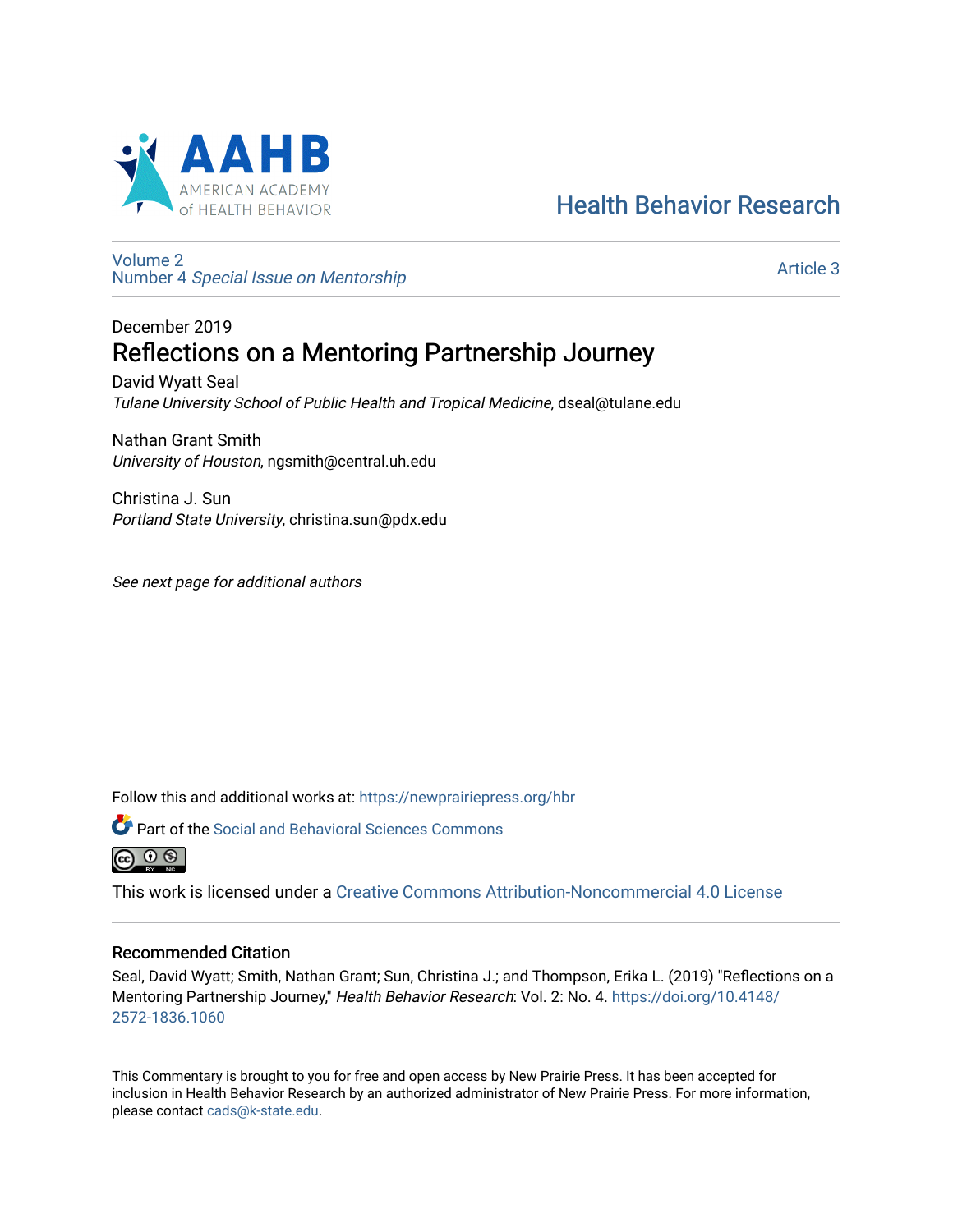## Reflections on a Mentoring Partnership Journey

## Abstract

This commentary offers reflection on the mentoring partnership journey between a senior Fellow of the American Academy of Health Behavior (AAHB) and three early- or mid-career AAHB members. Their partnership was supported by the AAHB Research Scholars Mentorship Program. The authors discuss the nature of their working relationship, products they generated, and other lessons learned from the experience. The authors also offer their perspectives on effective mentorship characteristics.

## Keywords

Mentoring Partnerships

## Acknowledgements/Disclaimers/Disclosures

The authors have no conflict of interest to report, financial or otherwise.

## Authors

David Wyatt Seal, Nathan Grant Smith, Christina J. Sun, and Erika L. Thompson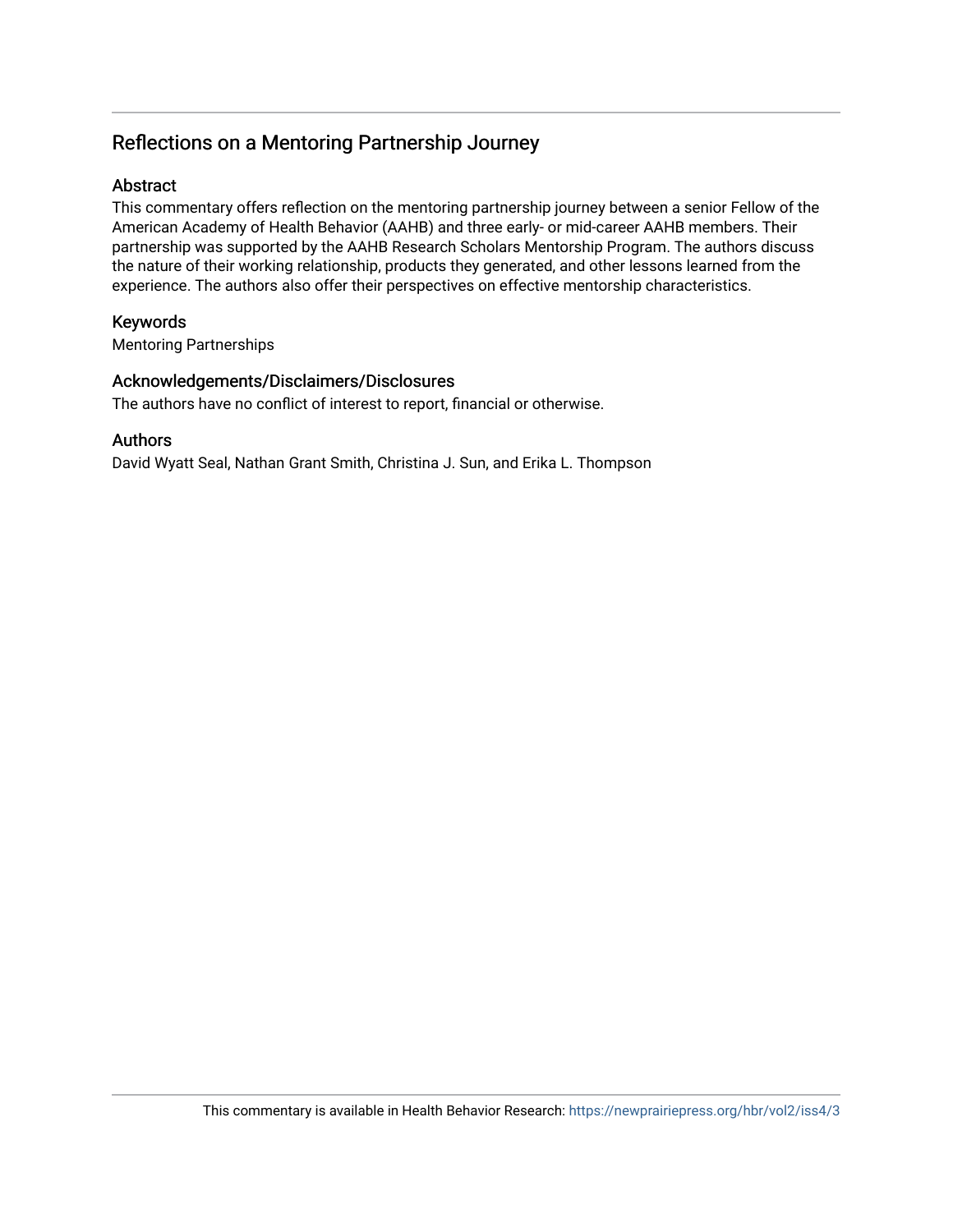### **Reflections on a Mentoring Partnership Journey**

## **David Wyatt Seal, PhD, FAAHB\* Nathan Grant Smith, PhD\*\* Christina J. Sun, PhD, MS\*\* Erika L. Thompson, PhD, MPH, CPH**\*\*

#### **Abstract**

This commentary offers reflection on the mentoring partnership journey between a senior Fellow of the American Academy of Health Behavior (AAHB) and three early- or mid-career AAHB members. Their partnership was supported by the AAHB Research Scholars Mentorship Program. The authors discuss the nature of their working relationship, products they generated, and other lessons learned from the experience. The authors also offer their perspectives on effective mentorship characteristics.

\*Corresponding author can be reached at:  $\text{desal}(\hat{\omega})$ tulane.edu

\*\*Authors 2-4 determined alphabetically.

#### **Background**

In 2011, the American Academy of Health Behavior (AAHB) received an R13 conference grant from the National Institutes of Health—Center for Minority Health and Health Disparities (1R13MD005702-01: The Art and Science of Community-based Participatory Research: Methods; co-PIs: David W. Seal, PhD & Lisa A. Benz Scott, PhD; Note: This institute is currently called the National Institutes of Minority Health and Health Disparities). A key component of this grant award was the development of a mentorship program in partnership with the W.K. Kellogg Health Scholar Program (see earlier article by Smith et al. for additional details). As part of this process, the AAHB Professional Development Committee developed a set of procedures (e.g., application review process and guidelines, reporting requirements) and materials (e.g., call for mentors/mentees, evaluation and reporting forms). Several AAHB members contributed to these efforts, including key contributions from Dr. Jessica Rath (current Board Member and Fellow) and Dr. Rita DeBate (Past-President and Fellow).

This one-time mentoring partnership evolved into the current Research Scholars Mentorship Program in 2014. Although a distinct program of AAHB, the current Research Scholars Mentorship Program has retained the ideals and goals of the original Kellogg mentoring partnership. This commentary summarizes accomplishments and lessons learned from participation in the AAHB Research Scholars Mentorship Program from both a mentor's and three mentees' perspectives.

### **Current Commentary**

The continuous development of junior faculty and future public health research leaders is essential to the growth of rigorous science and the growth of AAHB as an organization. It should be an academic obligation of every senior researcher to nurture and develop the next generation of top scholars. Senior mentorship is a valuable aid to help early- and mid-career investigators reach their full potential as academicians, in areas such as research, teaching, mentorship,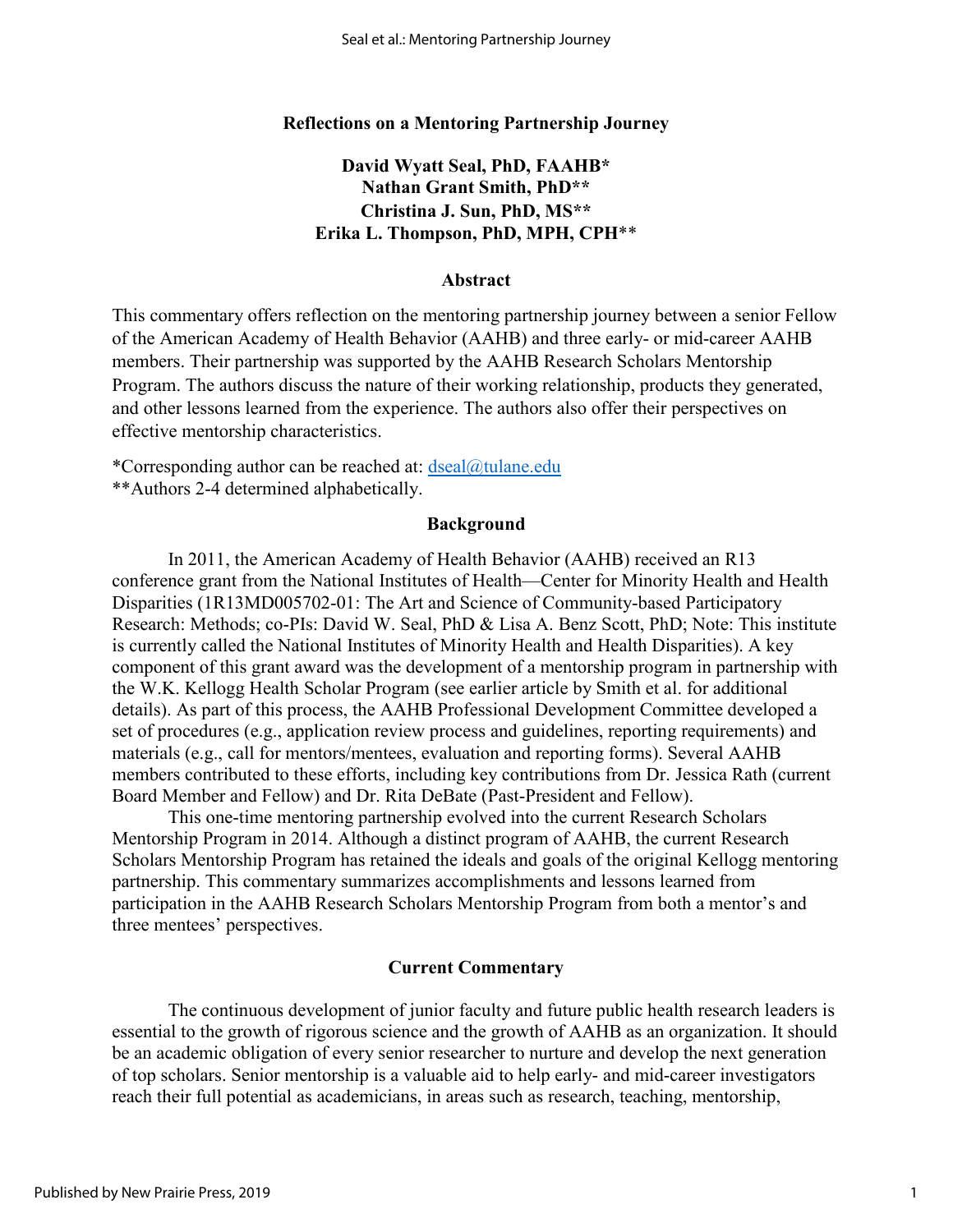service, and work-life balance. Through well-rounded academic training and mentorship from senior academicians, early- and mid-career faculty can become the next generation of health behavior researchers and practitioners to work toward the improvement of society's quality of life through health practice and policy.

#### **Mentoring Program Accomplishments**

Contributors to this commentary include senior researcher David Seal, PhD (Mentor), mid-career researcher Nathan Grant Smith, PhD (Mentee: 2015-2016), early-career researcher Christina Sun, PhD (Mentee: 2015-2016), and early-career researcher Erika Thompson, PhD (Mentee: 2018-2019). All mentees were matched with Dr. Seal based on interests in sexual health behavior research, and interests in professional development topics. Below we describe our experience in the AAHB Research Scholars Mentorship Program and the successes resulting from the mentoring relationship.

Through the AAHB Research Scholars Mentorship Program, Dr. Smith submitted his first NIH grant application (an R21 application to conduct a randomized controlled trial of an HIV-prevention intervention aimed at young gay and bisexual men). Dr. Seal provided feedback on the application itself, as well as guidance and advice in terms of more general NIH insights. One of the most helpful aspects of Dr. Seal's mentoring was his guidance on how to revise and resubmit the application, including sharing examples of the one-page response to reviewers. Though Dr. Smith was not funded on his first submission, his second submission was successful, and he is currently conducting his research project with funding from the National Institute of Drug Abuse (NIDA).

With the support of Dr. Seal's critical review and feedback, Dr. Sun submitted an NIH administrative supplement to a funded R01 grant. This research is currently underway and funded by the National Institute of General Medical Sciences (NIGMS). During the mentorship year, Dr. Sun developed and taught three new courses, published multiple peer-reviewed manuscripts, and applied to the NIH loan repayment program. This mentorship period also supported her skills in balancing demands of teaching and research and refinement of additional research ideas, which have been subsequently submitted as a career development grant application that recently received a very strong percentile score.

Dr. Thompson's primary motivation for this program was to have a mentor outside of her institution to assist with her transition to a new faculty position. To achieve this goal, Drs. Seal and Thompson designated monthly professional development topics (e.g., developing a research agenda, service to the profession, tenure and promotion expectations, mentoring doctoral students) to discuss. Additionally, with resources and advice from Dr. Seal, Dr. Thompson developed a new Human Sexuality and Reproductive Health graduate-level course, began mentoring doctoral students, and expanded her research network at AAHB. The primary accomplishment of the year was a successful first year in a faculty position across the March 2018-February 2019 mentoring period with two grants submitted, several peer-reviewed papers published (including e-pub), and three new courses prepared, along with serving as a member on an AAHB committee. Dr. Seal's consistent advice provided valuable insight to beginning a new academic position.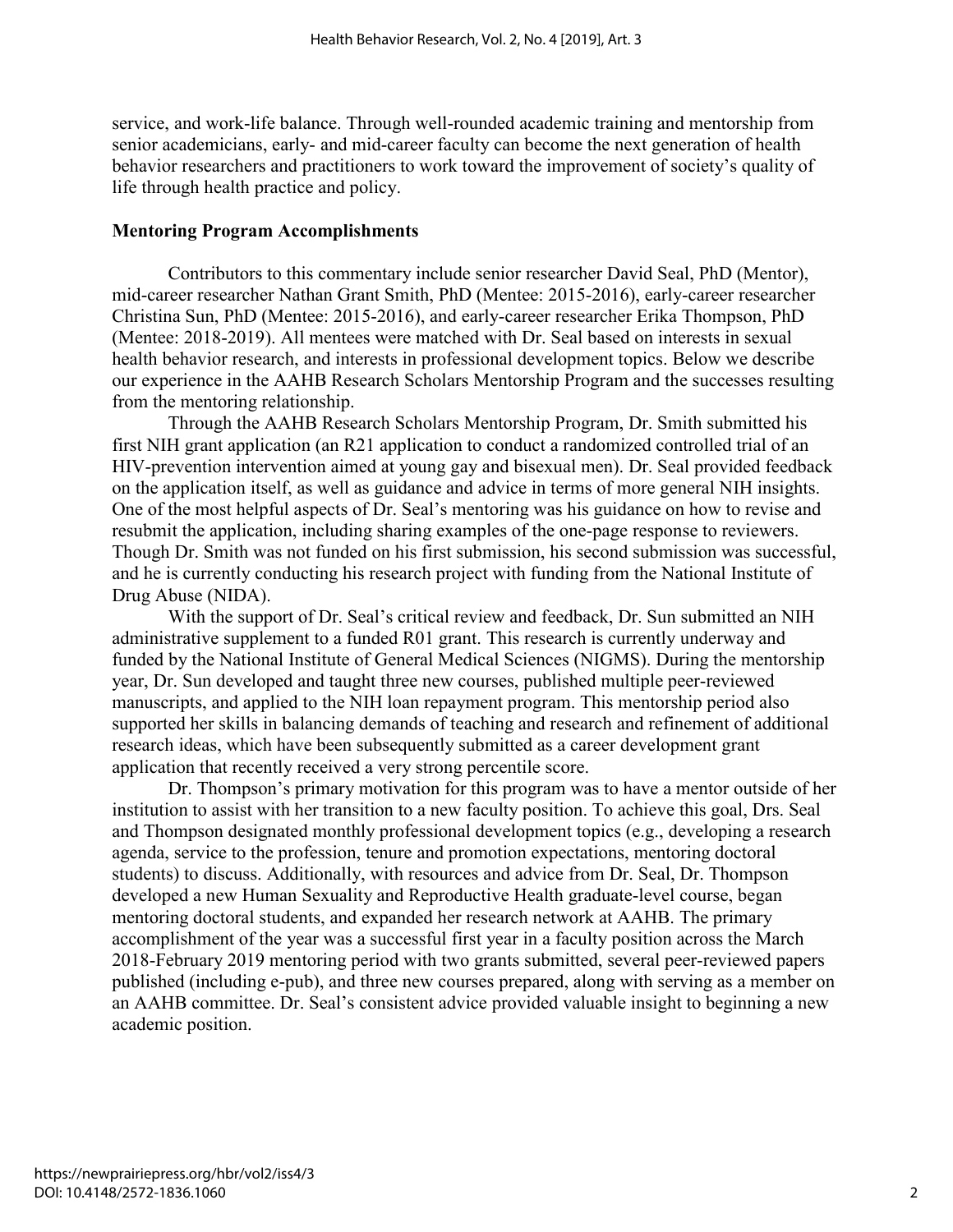### **Mentee Reflections about Participation in the Research Scholars Mentorship Program**

 Beyond the guidance Dr. Seal provided toward the academic products described above, the Scholars also reflected on areas of professional mentorship that were most valuable to them. Dr. Thompson commented: "*My most important lesson was to use the first 6 months of the faculty position to observe. It was also useful to have an outside mentor to provide a fresh, unbiased perspective on professional development."* Although there are organizational structures shared across most academic institutions, every place is unique in its idiosyncrasies and nuances. It is important for new faculty to take time to understand these departmental and institutional idiosyncrasies and nuances, as well as personal alliances and non-alliances within the work environment. Having such knowledge better enables one to navigate institutional and departmental culture, processes, and personalities.

As a mentor, Dr. Seal often stresses with new faculty, post-doctoral fellows, and doctoral students the importance of getting to know the lay of the landscape before opening one's mouth unwisely or doing something that will get an individual off to a bad start from which they may never recover. Commented Dr. Seal:

*Identifying a trusted senior faculty member who is respected among her/his peers can help new faculty to avoid early pitfalls and help junior faculty to understand institutional and departmental histories and personal alliances or non-alliances. But it can also be very helpful for junior faculty to develop a mentoring relationship with an established faculty member who is not affiliated with their university. Outside mentors can provide a neutral safety net about which to safely discuss sensitive issues within one's own institution and/or department that may not be safely asked about with individuals at one's own place. Senior faculty often have the wisdom of experience. Junior faculty should seek out this wisdom and guidance, which can help them as they transition into established faculty.* 

Dr. Thompson has since recommended to other early-career faculty to seek outside mentors during that first year to provide advice and assist with navigating academia. Identifying outside mentors can be facilitated through programs like the AAHB Research Scholars Mentorship Program, or other professional organizations.

Dr. Smith was accepted into the AAHB Research Scholars Mentorship Program along with Dr. Sun, with Dr. Seal serving as mentor to both of them. This arrangement of an earlycareer investigator, mid-career investigator, and seasoned investigator allowed for nuanced discussions of professional development. For example, as Dr. Smith was closer in career trajectory to Dr. Sun, he was able to provide mentoring on promotion and tenure, such that Dr. Sun was able to access knowledge from two individuals who had been through the promotion and tenure process. Reflected Dr. Smith:

*Having these three career levels in a mentoring triad resulted in more dynamic discussions and a lowering of the natural power differential inherent in dyads consisting of individuals at somewhat opposite ends of the career spectrum. Moreover, this arrangement was helpful in honing my own mentoring skills.*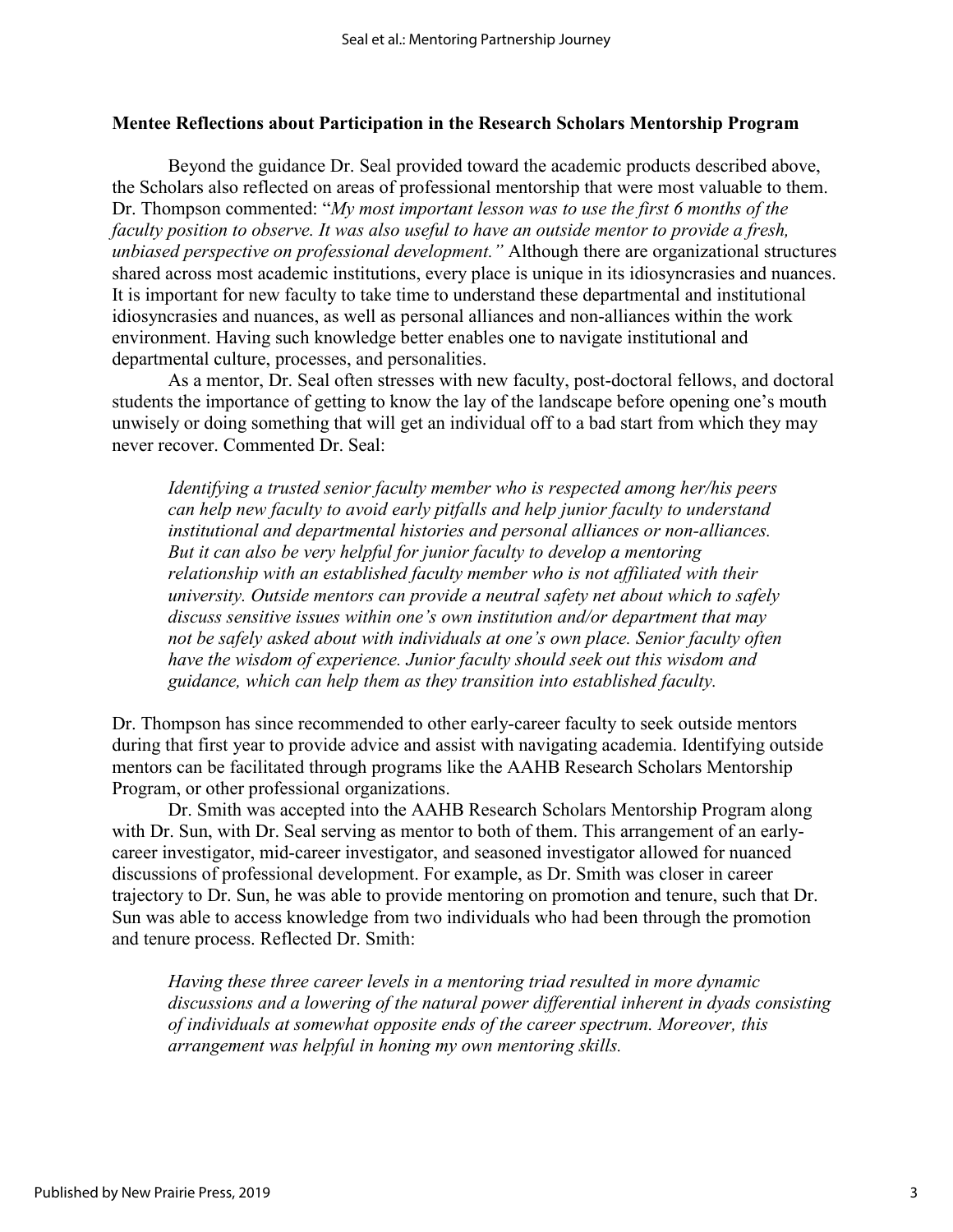### Dr. Seal added:

*I love working with graduate students and early career faculty. They bring fresh energy and perspectives to my thinking through the discussions we have and the questions they*  ask. As a college friend once stated: 'We are all students of life.' I often tell people that I *learn as much from those I mentor and teach as they can learn from me.* 

For Dr. Sun, she learned how to look at the "bigger picture" of a sustainable research career and to appreciate, but not get distracted by, the details. Through her experiences with the mentoring program, she developed a greater appreciation for how day-to-day efforts build toward her larger goals and learned to better identify and consider alternative approaches. Added Dr. Seal: "*It's important for faculty at all levels to not get bogged down by the details but keep a big picture focus on where they want to get to and what are the essential stepping stones to get there. Let go of the rest.*"

Overall, a number of overarching themes emerged that highlight the successes of these mentoring relationships. First, mentoring needs to be developmentally and individually tailored. Mentee needs will vary both across career stage (e.g., postdoc, first faculty position, moving toward promotion and tenure, moving toward promotion to full professor) and across individuals. Second, mentoring can and should focus both on skill development and cultural adaptation. As noted, understanding the culture of academia and how to navigate and integrate into new academic work setting, as well as striving toward work-life balance, are important tasks for early-career academics. At the same time, academics at all levels should be striving toward increasing their skillset, be that in teaching, grant-writing, publishing, or the many other tasks associated with faculty positions. Mentoring that attends to both skill development and larger cultural adaptation into academia will provide a more holistic approach. Finally, mentoring can be multi-level, and the combination of mentees at different career stages provides for a rich and dynamic mentoring environment.

### **Concluding Thoughts**

 Mentoring relationships can provide value toward not only the development of academic products but also professional and personal growth. Successful mentoring partnerships are grounded in trust. Good mentors are willing to tailor their mentorship style and approach to each individual mentee's needs. One-size-fits-all approaches are limiting and often result in unsatisfactory mentoring relationships. Take time to understand what your mentees need from you, but be realistic in what you agree to deliver as a mentor. Some mentees need academic product development assistance. Others need professional and/or personal development guidance. Have a work plan but be flexible enough to be responsive to changing priorities, new opportunities, and/or other emergent issues warranting discussion. Commented Dr. Thompson: "*Being able to tailor our year-long work plan ensured we were meeting the diverse professional development mentoring needs for a first-year assistant professor. Critical to that is having a mentor who can help anticipate the range of topics that might come up*."

Mentees can also enhance these mentoring relationships by setting goals, sharing their needs and wants, and being forthcoming about difficulties in achieving those goals. For example, before applying for the AAHB Research Scholars Mentorship Program, Dr. Sun assessed desired areas of growth, which helped her identify the expertise and characteristics of a mentor she was